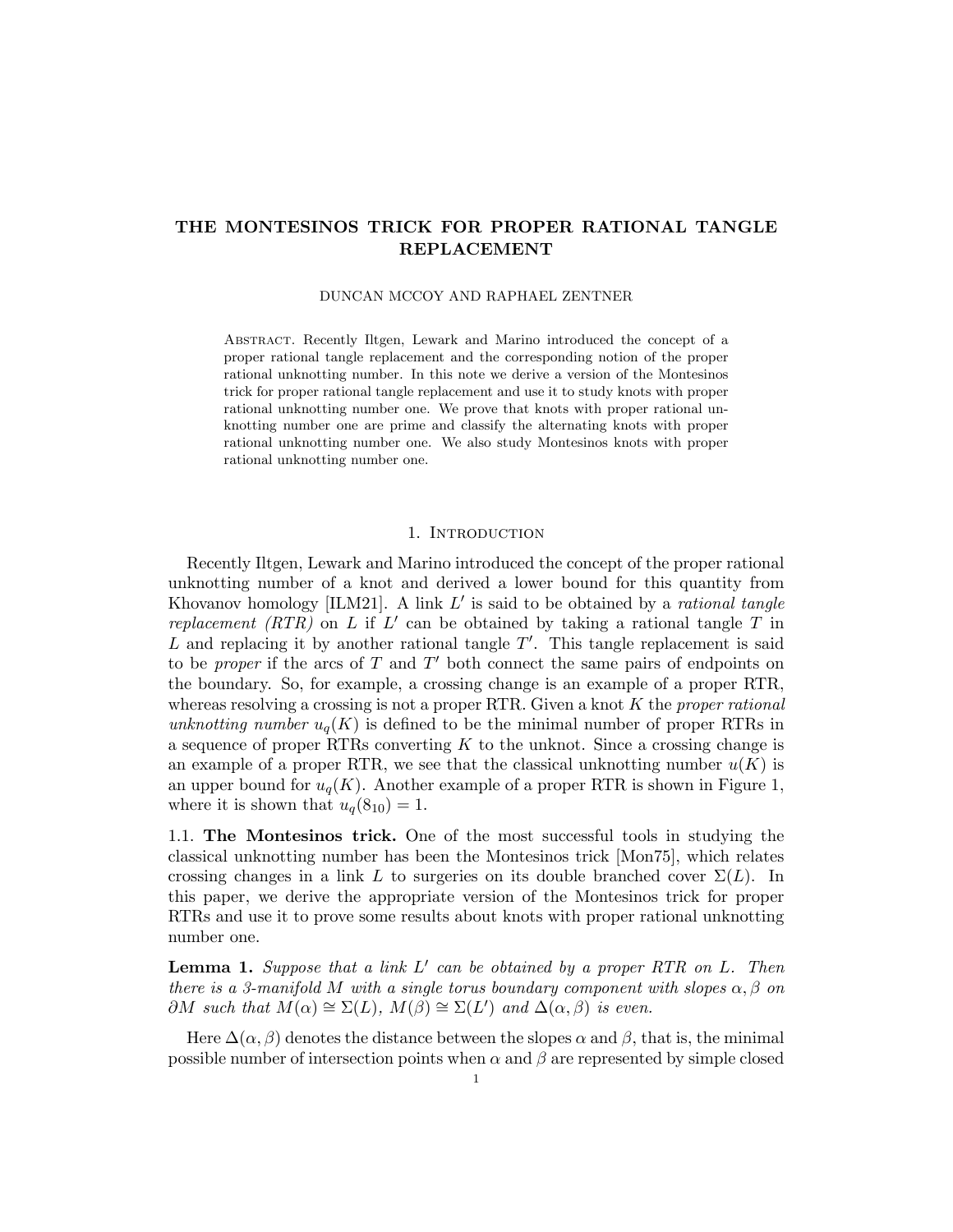curves. The classical Montesinos trick asserts that when *L* and *L*′ are related by a crossing change we can find such slopes with  $\Delta(\alpha, \beta) = 2$ .



FIGURE 1. An example of a proper RTR that converts the knot  $8_{10}$ to the unknot.

When specialized to RTRs on the unknot, Lemma 1 implies the following obstruction to a knot having  $u_q(K) = 1$ .

**Corollary 2.** Let K be a non-trivial knot with  $u_q(K) = 1$ , then there is a knot L *in*  $S^3$  *and a rational number*  $p/q \in \mathbb{Q}$  *with q even, such that*  $\Sigma(K) \cong S^3_{p/q}(L)$ *.* 

The notation here is that  $S_{p/q}^3(L)$  denotes  $p/q$ -surgery on the knot *L*. The condition that  $\Delta(\alpha, \beta)$  is even in Lemma 1 manifests as the condition that *q* is even, since in the usual conventions for labelling slopes on a knot complement in  $S<sup>3</sup>$ , the quantity *q* is the distance between the slope  $p/q$  and the meridian of the knot.

As a first example, we can combine the work of Ghiggini with Corollary 2 to calculate the proper rational unknotting number of the torus knot *T*(3*,* 5).

**Example 3.** For the torus knot  $T(3,5)$ , we have  $u_q(T_{3,5}) = 2$ .

*Proof.* The double branched cover of  $T_{3,5}$  is the Poincaré homology sphere. However Ghiggini has shown that the only way the Poincaré homology sphere can arise by surgery on a knot in  $S^3$ , is by  $-1$ -surgery on the left-handed trefoil [Ghi08]. Thus Corollary 2 implies that  $u_q(T_{3,5}) > 1$ . The knot  $T_{3,5}$  is isotopic to the pretzel knot  $P(-2, 3, 5)$  which can be easily unknotted by two proper RTRs (see Lemma 14). □

1.2. Alternating knots. Combining Corollary 2 with known results about Dehn surgeries on  $S<sup>3</sup>$  rapidly yields several applications. Firstly we can classify the alternating knots with proper rational unknotting number one.

Theorem 4. *Let K be a non-trivial alternating knot. Then the following are equivalent:*

 $(i)$   $u_q(K) = 1;$ 

- $(iii)$   $\Sigma(K) \cong S_{p/q}^3(L)$  *where*  $L \subseteq S^3$  *is a knot and q is even;*
- *(iii) K possesses an alternating diagram which can be obtained by a proper RTR on the dealternating crossing in an almost-alternating diagram of the unknot.*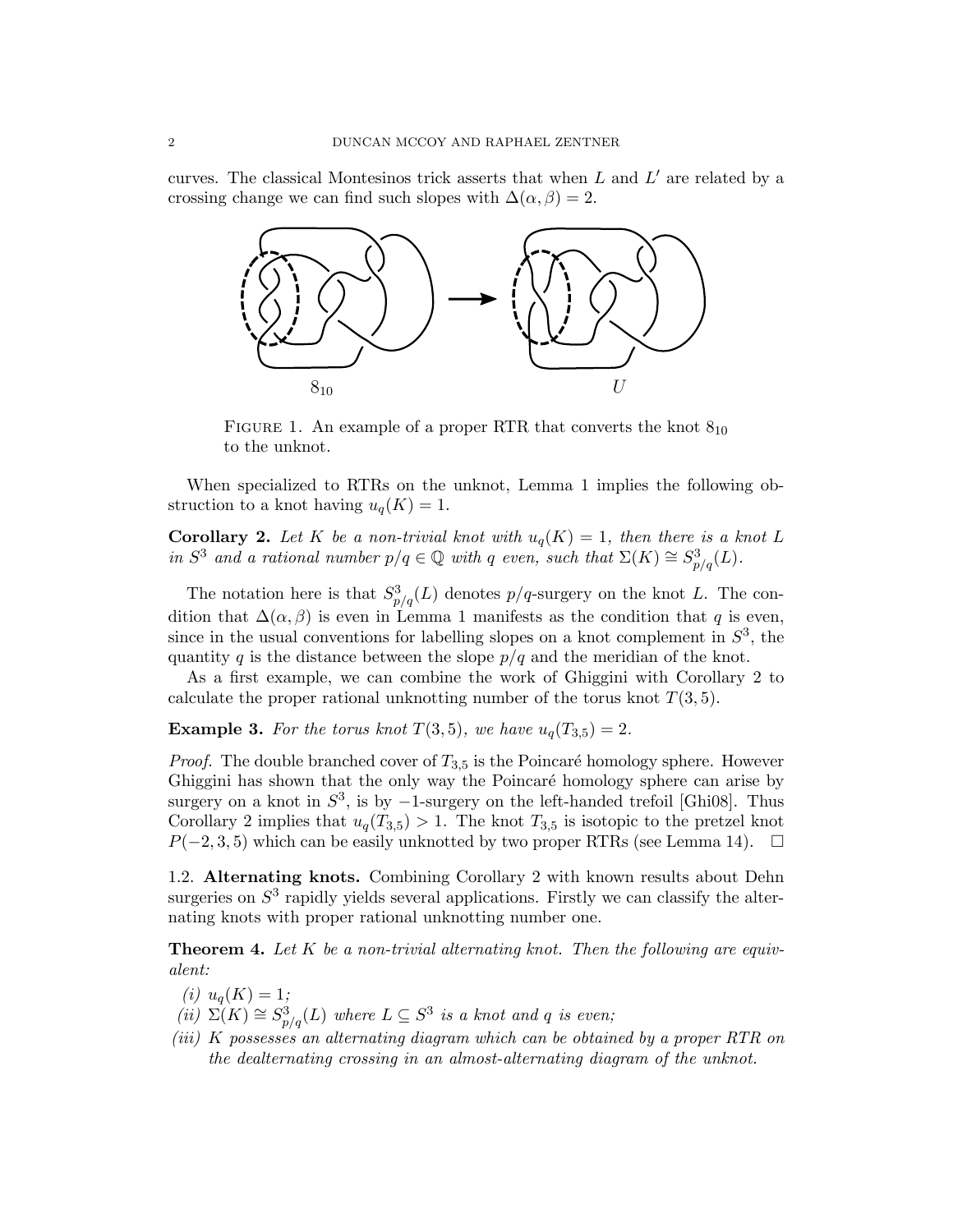We remind the reader that an almost-alternating diagram is one that can made alternating by changing a single crossing, known as the dealternating crossing. Here the implications (i)⇒(ii) and (iii)⇒(i) are straight forward with the former being Corollary 2 and the latter being the definition of proper rational unknotting number. The remaining implication, (ii) $\Rightarrow$ (iii) will be deduced from some previous work of the first author [McC15].

1.3. **Prime knots.** We see also that knots with  $u_q(K) = 1$  are prime. This generalizes the result of Scharlemann [Sch85] that knots with unknotting number one are prime. The argument used is essentially the one used by Zhang in his reproof of Scharlemann's result [Zha91].

**Theorem 5.** Let K be an knot with  $u_q(K) = 1$ . Then K is prime.

*Proof.* If *K* is a knot with  $u_q(K) = 1$ , then there is a knot *L* such that  $S_{p/q}^3(L) \cong$  $\Sigma(K)$  for some rational  $p/q \in \mathbb{Q}$  with *q* even. In particular, we have  $|q| > 1$ . Thus the work of Gordon and Luecke implies that  $S_{p/q}^3(L) \cong \Sigma(K)$  is prime [GL87]. However, since  $\Sigma(K)$  is prime, the knot *K* must itself be prime [KT80].  $\Box$ 

Note that Theorem 5 relies on the fact that we are considering proper RTRs. For example, one can show that the composite knot  $3<sub>1</sub>\#4<sub>1</sub>$  can be unknotted by a single rational tangle replacement (see Figure 2).

1.4. Montesinos knots. Finally we study the proper rational unknotting number for Montesinos knots.

Theorem 6. *Let K be a Montesinos knot with containing at least four rational* tangles, that is  $K = \mathcal{M}(e; \frac{p_1}{q_1}, \dots, \frac{p_k}{q_k}),$  where  $|p_i| \geq 2$  for all i and  $k \geq 4$ . Then  $u_q(K) > 1$ .

*Proof.* If *K* is a Montesinos knot with at least four rational tangles, then the double branched cover is a Seifert fibered space with at least four exceptional fibers. Such a Seifert fibered space contains an incompressible torus and is, therefore, Haken. Boyer and Zhang have shown that a Haken Seifert fibered space can arise only by integer surgery on *S*<sup>3</sup> [BZ94, Corollary J]. Thus such a Montesinos knot cannot have  $u_q(K) = 1.$ 

Again, Theorem 6 is specific to the proper rational unknotting number; there are Montesinos knots with four rational tangles that can be unknotted by a non-proper RTR, as shown in Figure 3.

Montesinos knots with three rational tangles are harder to deal with on account of our weaker understanding of atoroidal Seifert fibered surgeries.

**Theorem 7.** Let  $K = \mathcal{M}(e; \frac{p_1}{q_1}, \frac{p_2}{q_2}, \frac{p_3}{q_3})$  be a Montesinos knot with  $|p_1|, |p_2|, |p_3| > 1$ *and*  $u(K) \geq 5$ *. Then the following are equivalent:* 

- $(i)$   $u_q(K) = 1;$
- *(ii)*  $\Sigma(K)$  *arises by*  $p/q$ *-surgery on a torus knot for some*  $p/q \in \mathbb{Q}$  *with q even*;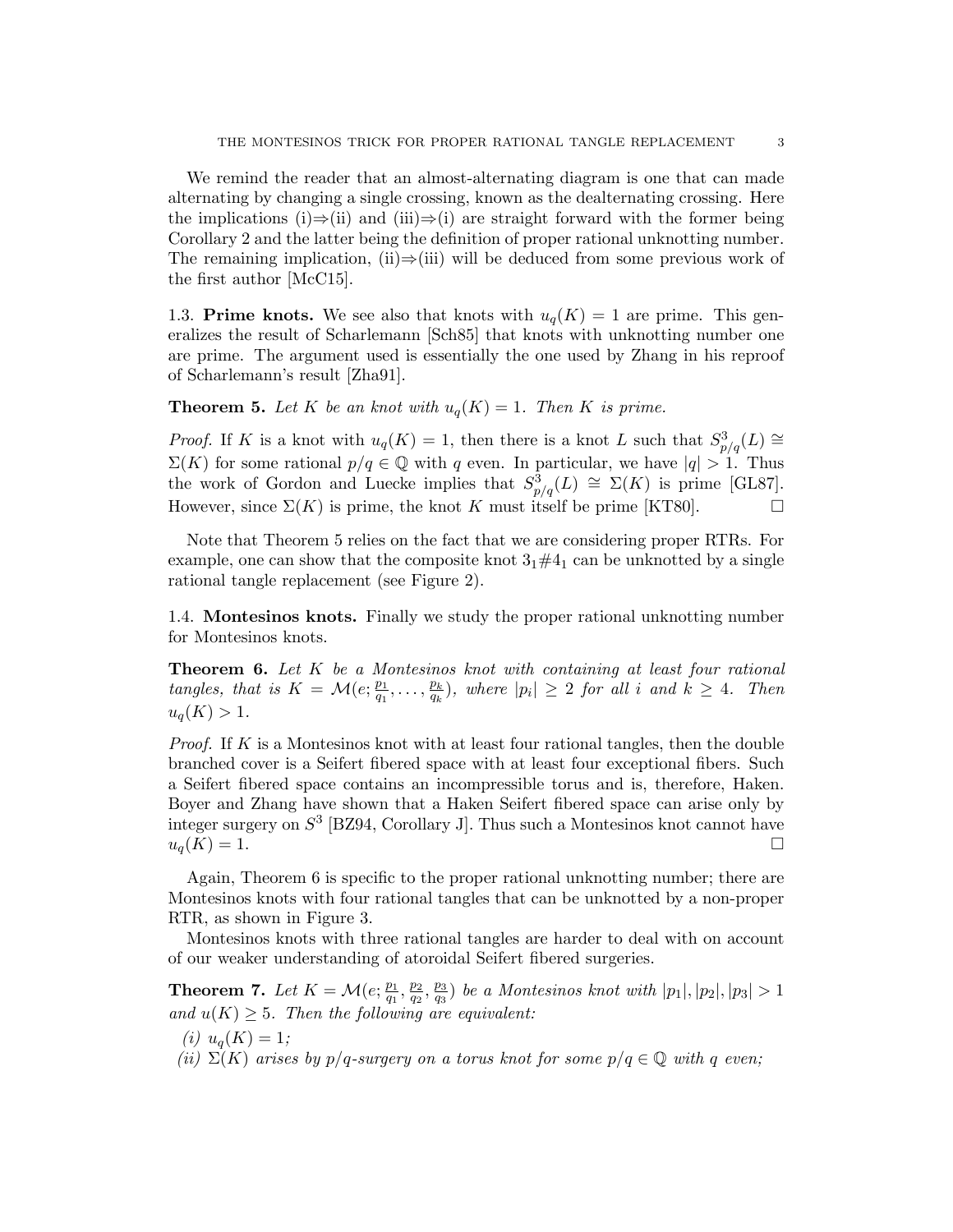(iii) K can be written in the form  $K = \mathcal{M}(0; \frac{a}{b}, \frac{c}{d}, \frac{r}{s})$ , where  $\frac{b}{a} + \frac{d}{c} = \pm \frac{1}{ac}$  and s is *even.*

This result is sufficient to compute the proper rational unknotting number for many Montesinos knots with three rational tangles, since every Montesinos knot with at most three rational tangle has  $u_q(K) \leq 2$  (see Lemma 14 below).

*Remark* 8*.* The arithmetic conditions in (iii) are such that replacing the rational tangle corresponding to the parameter  $r/s$  with a trivial tangle results in a copy of the unknot. Furthermore conditions (ii) and (iii) are exactly related by the Montesinos trick. If one takes the branched cover of the tangle  $\mathcal{M}(0; \frac{a}{b}, \frac{c}{d}, \star)$ , where  $\frac{b}{a} + \frac{d}{c} = \pm \frac{1}{ac}$  and  $\star$  indicates that we deleted the interior of a ball in place of a rational tangle, then one obtains the complement of a torus knot in  $S<sup>3</sup>$  (see, for example, the argument proving [DMV19, Proposition 1.5]). Conversely, if one quotients the complement of a torus knot by a strong involution, then one obtains exactly a tangle of this form (see, for example, [Zen17, Theorem 6.1 and Figure 6]).

The implications (ii) $\Rightarrow$ (iii) $\Rightarrow$ (i) are all easily established without using the hypothesis that  $u(K) \geq 5$ . The condition on the unknotting number exists purely to aid in the proof of (i) $\Rightarrow$  (ii). In particular, the unknotting number condition guarantees that the surgery coming from Corollary 2 satisfies  $q \geq 10$ , allowing us to invoke Lackenby and Meyerhoff's work on exceptional surgeries [LM13]. However, conjecturally Seifert fibered manifolds cannot arise by non-integer surgeries on hyperbolic knots in *S*3.

**Conjecture 9** ([Gor98, Conjecture 4.8]). *Suppose*  $K \subseteq S^3$  *is a hyperbolic knot and that*  $S_{p/q}^3(K)$  *is a Seifert fibered space. Then*  $q = 1$ *.* 

If one runs through the proof of Theorem 7 using Conjecture 9 in the place of results from [LM13], then one sees that Conjecture 9 implies the following conjecture, which characterizes the Montesinos knots with rational unknotting number one.

## Conjecture 10. *Conditions* (i)*,* (ii) *and* (iii) *from Theorem 7 are equivalent for all Montesinos knots.*

Note that Theorem 6 implies the conjecture for Montesinos knots with at least four rational parameters. In fact, given Theorem 4 and Theorem 7, the only cases of Conjecture 10 that remain are those of non-alternating Montesinos knots with three rational parameters and  $u(K) \leq 4$ .

Acknowledgements. The authors would like to thank Lukas Lewark for enlightening correspondence and for sharing an early copy of [ILM21] which sparked their interest in the proper rational unknotting number. The second author would also like to thank Luisa Paoluzzi for enlightening correspondence, and he is grateful for support through the Heisenberg program of the DFG.

#### 2. Rational tangles

We begin with a review of rational tangles and their properties. A more detailed treatment of rational tangles can be found in [BZ03] or [Gor09]. A tangle in *B*<sup>3</sup> is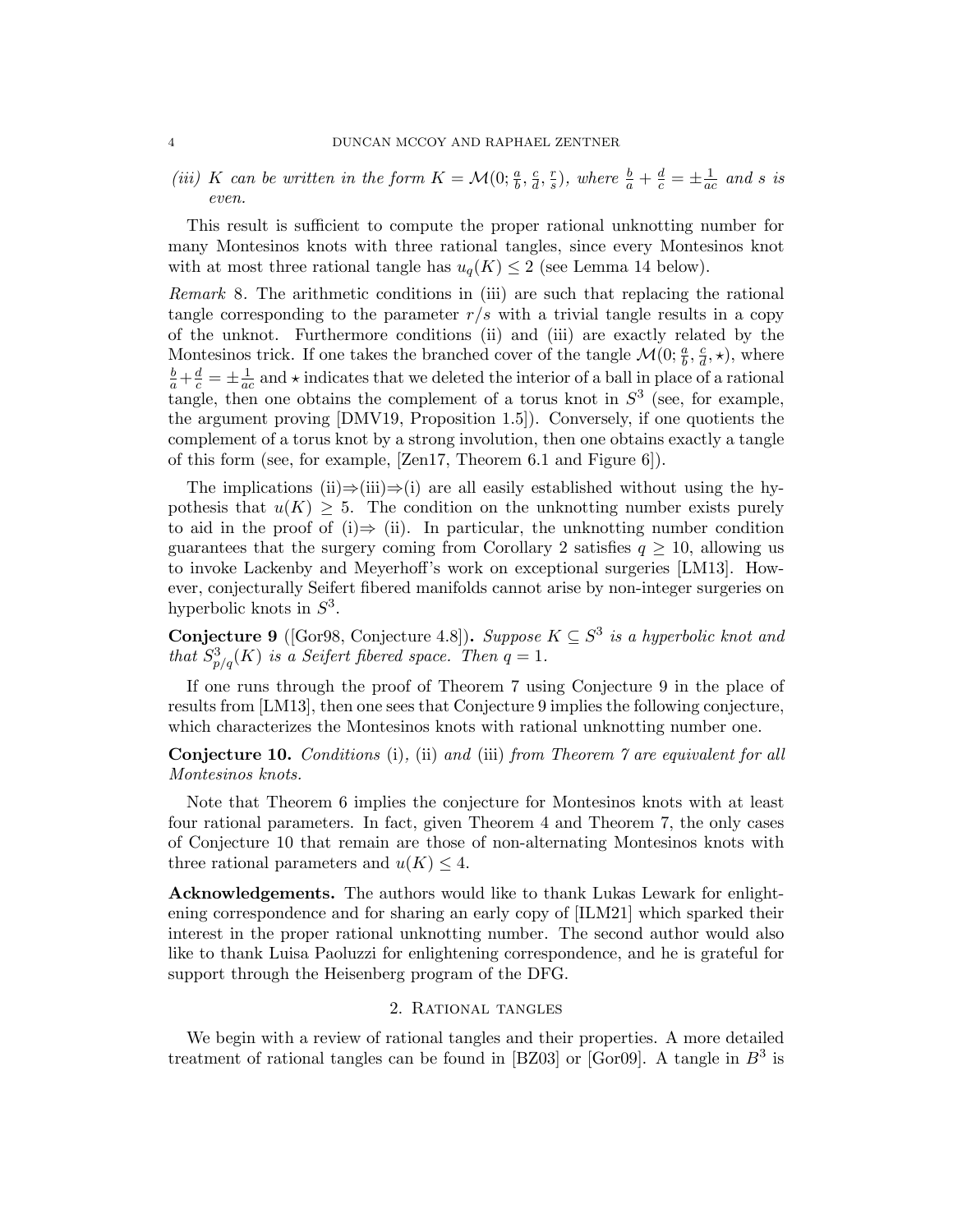

FIGURE 2. The non-prime knot  $3_1 \# 4_1$  can be unknotted by a nonproper RTR.



FIGURE 3. The Montesinos knot  $\mathcal{M}\left(-1;\frac{2}{1},\frac{3}{2},\frac{3}{1},\frac{7}{3}\right)$  with four rational tangles that can be unknotted by a non-proper RTR.

a pair  $(B^3, A)$ , where *A* is a properly embedded 1-manifold. We say  $(B^3, A)$  is a marked tangle if  $\partial B^3 \cap A$  consists of four points, and we have fixed an identification of the pairs  $(\partial B^3, \partial B^3 \cap A)$  and  $(S^2, \{NE, NW, SE, SW\})$  as shown in Figure 4(a). Two marked tangles are considered equivalent if they are isotopic via an isotopy fixing the boundary. A rational tangle is a marked tangle  $(B^3, A)$ , which is homeomorphic to the trivial tangle, as shown in Figure 4(b). For any  $p/q \in \mathbb{Q} \cup \{1/0\}$ ,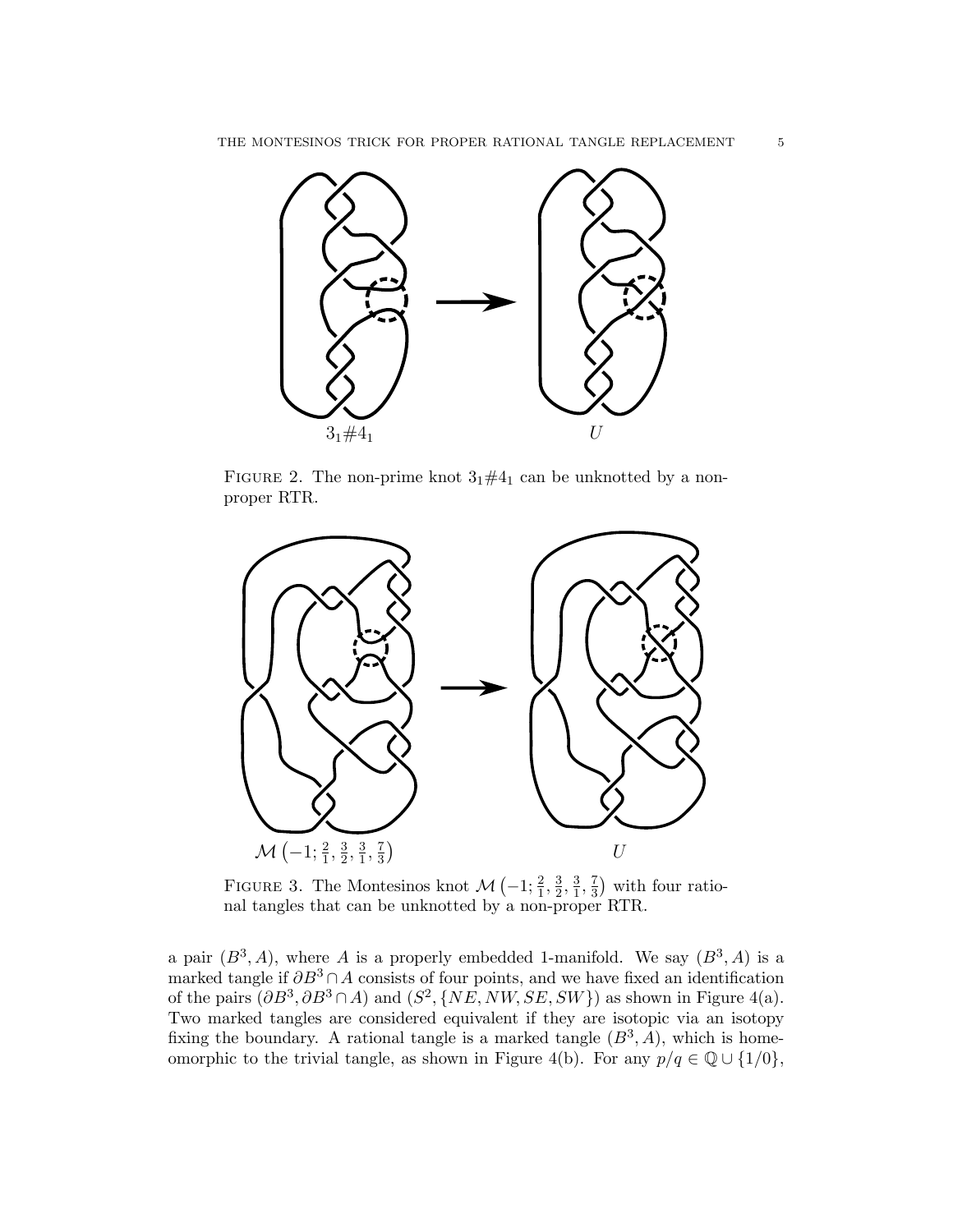there is a rational tangle  $R(p/q)$  built up from the tangles  $R(1/0)$  and  $R(0/1)$  using the relationships depicted in Figure 5. It is a remarkable theorem of Conway that every rational tangle is equivalent as a marked tangle to precisely one of these *R*(*p/q*) [Con70].



FIGURE 4. (a) The identifications on the boundary of a marked tangles and (b) the trivial tangle



FIGURE 5. Building up rational tangles.

Using the relationships in Figure 5 it is easy to check that the connectivity of the endpoints of the tangle  $R(p/q)$  is determined by the parity of p and q as shown in Figure 6.

Thus we see that if one performs a RTR that replaces a copy of  $R(r/s)$  with  $R(p/q)$ , this is a proper rational tangle replacement if and only if  $r \equiv p \mod 2$  and  $s \equiv q \mod 2$ . However, one easily finds that this parity condition is equivalent to the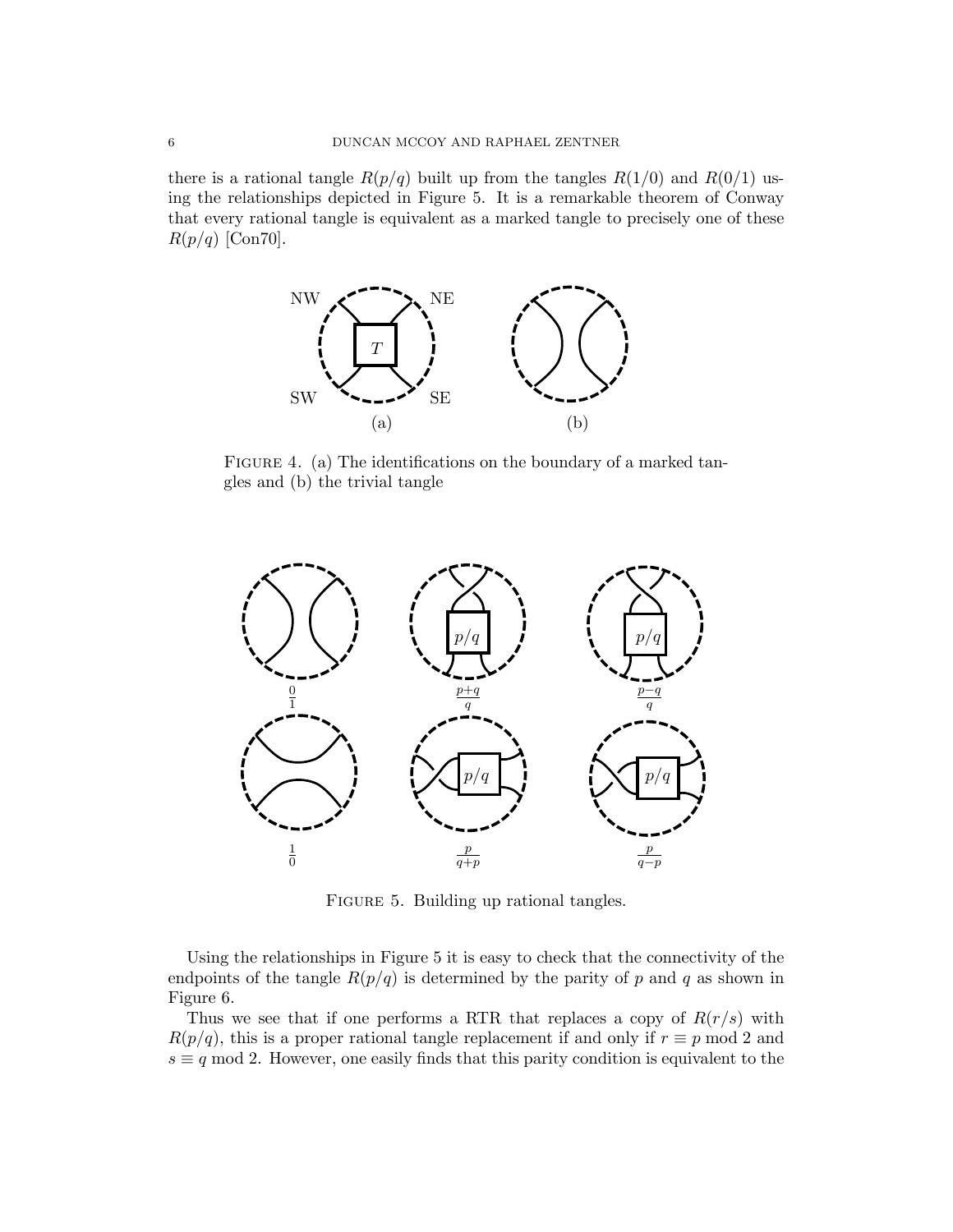

FIGURE 6. The configuration of endpoints on the boundary of a rational tangle depend on the parities of *p* and *q* (the strands of the same color are connected).

condition that  $|rq - sp| \equiv 0 \mod 2$ . <sup>1</sup> We summarize this discussion in the following lemma.

**Lemma 11.** A rational tangle replacement that replaces a copy of  $R(r/s)$  with a *copy of R*(*p/q*) *is a proper rational tangle replacement if and only if*

$$
|rq - ps| \equiv 0 \bmod 2.
$$

Now we recall the general statement of the Montesinos trick that we will use.

**Lemma 12.** *Suppose that*  $L'$  *is obtained from*  $L$  *by replacing a copy* of  $R(p/q)$  *with a copy of R*(*r/s*)*. Then there is a 3-manifold M with a single toroidal boundary component* and *slopes*  $\alpha$  *and*  $\beta$  *on*  $\partial M$  *such that*  $M(\alpha) \cong \Sigma(L')$ ,  $M(\beta) \cong \Sigma(L)$  *and*  $\Delta(\alpha, \beta) = |ps - rq|$ .

*Proof.* Suppose that the rational tangle replacement takes place in the interior of a 3-ball  $B \subseteq S^3$ . Since the double branched cover of a rational tangle is homeomorphic to  $S^1 \times D^2$ , we see that both  $\Sigma(L)$  and  $\Sigma(L')$  are obtained by Dehn filling on M, where *M* is the manifold obtained as the double branched cover of  $S^3 \setminus \overset{\circ}{B}$ . Let  $\Sigma(\partial B)$  be the double cover of the sphere  $\partial B$  branched over  $L \cap \partial B = L' \cap \partial B$ . As explained in [Gor09, Theorem 4.3], there is a choice of curves  $\tilde{\mu}$  and  $\tilde{\lambda}$  forming a basis for  $H_1(\Sigma(\partial B); \mathbb{Z})$ , such that for any  $a/b \in \mathbb{Q} \cup \{1/0\}$  the curve in the boundary of the double branched cover of  $R(a/b)$  that bounds a disk is  $a\tilde{\mu} + b\tilde{\lambda}$ . Thus we see that  $\Sigma(L)$  and  $\Sigma(L')$  are obtained by filling *M* along the slopes  $\alpha = p\tilde{\mu} + q\lambda$  and  $\beta = r\tilde{\mu} + s\lambda$ , respectively. Since the curves  $\tilde{\mu}$  and  $\lambda$  intersect in a single point we the see that distance between  $\alpha$  and  $\beta$  is given by  $\Delta(\alpha, \beta) = |ps - rq|$ , as required.  $\Box$ 

From this we easily deduce Lemma 1.

<sup>&</sup>lt;sup>1</sup>One can either check this case by case for all possible parities of  $p, q, r$  and *s* or one can use the fact that  $rq - sp$  is the determinant of the matrix  $\begin{pmatrix} p & r \\ q & s \end{pmatrix}$ *q s* ) and consider when this matrix is invertible mod 2.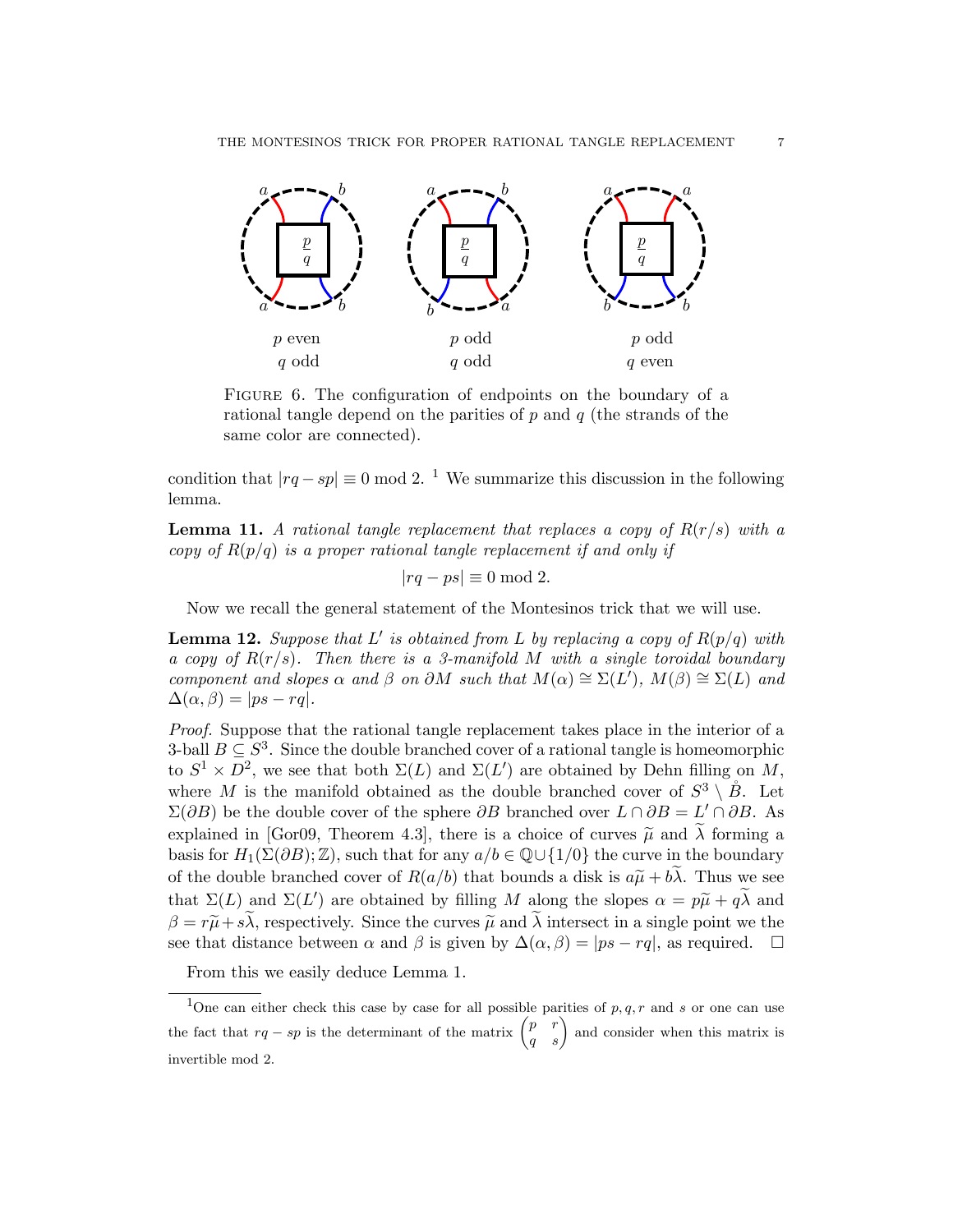Lemma 1. *Suppose that a link L*′ *can be obtained by a proper RTR on L. Then there is* a 3-manifold M with a single torus boundary component with slopes  $\alpha, \beta$  on  $\partial M$  *such that*  $M(\alpha) \cong \Sigma(L)$ ,  $M(\beta) \cong \Sigma(L')$  *and*  $\Delta(\alpha, \beta)$  *is even.* 

*Proof.* Lemma 11 implies that if the RTR in Lemma 12 is a proper RTR, then the distance  $\Delta(\alpha, \beta) = |ps - rq|$  is even as required. □

Finally, we estimate how many crossing changes are required to perform a proper RTR.

**Lemma 13.** If q is even, then the rational tangle  $R(p/q)$  can be converted into  $R(1/0)$  *using at most*  $|q/2|$  *crossing changes.* 

*Proof.* We prove this by induction on *|q*|. The base case is  $q = 0$  for which the lemma is vacuously true. Now suppose that  $|q| > 0$ . By reflecting the tangle if necessary, we can assume that  $p/q > 0$ . Now there is an integer  $n \geq 0$  such that  $p/q$  can be written in the form  $\frac{p}{q} = \frac{nq+r}{q}$ , where  $0 < r < p$ . Using the arithmetic associated to rational tangles, we see that  $R(p/q)$  can be obtained from  $R\left(\frac{r}{q-q}\right)$ *q*−2*r*  $\overline{ }$ by adding two horizontal twists followed by *n* vertical twists. Thus by changing one of the crossings in the horizontal twists  $R(p/q)$  can be converted into  $R\left(\frac{p-2rn}{q-2n}\right)$ *q*−2*n*  $\big)$  by a single crossing change. This is illustrated in Figure 7. Since  $0 < r < q$ , we have  $|q - 2r| < q$  and hence we can assume inductively that  $R\left(\frac{p-2rn}{q-2r}\right)$ *q*−2*r*  $\big)$  can be converted into *R*(1/0) using at most  $|\frac{q}{2}| - 1$  crossing changes. It follows that *R*(*p/q*) can be converted into  $R(1/0)$  using at most  $|\frac{q}{2}|$  crossing changes, as required. □



FIGURE 7. Changing the circled crossing has the effect of transforming  $R(p/q)$  into  $R(\frac{p-2nr}{q-2r})$ .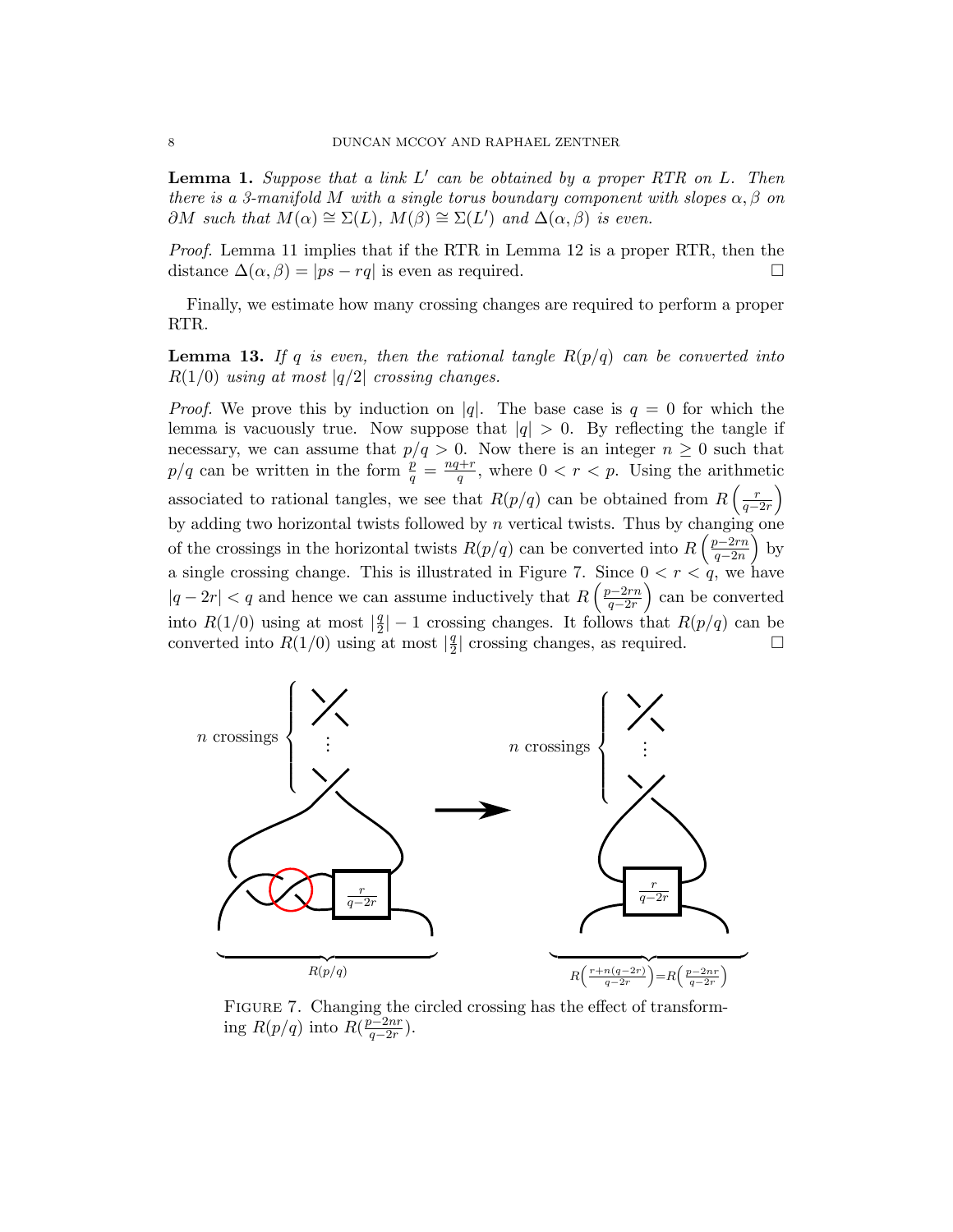### 3. The proof of Theorem 4

Theorem 4. *Let K be a non-trivial alternating knot. Then the following are equivalent:*

- $(i)$   $u_q(K) = 1;$
- $(iii)$   $\Sigma(K) \cong S_{p/q}^3(L)$  *where*  $L \subseteq S^3$  *is a knot and q is even;*
- *(iii) K possesses an alternating diagram which can be obtained by a proper RTR on the dealternating crossing in an almost-alternating diagram of the unknot.*

*Proof.* The implication (i)⇒(ii) follows from Corollary 2. The implication (iii)⇒(i) follows from the definition of proper rational unknotting number. It remains to establish(ii)⇒(iii). Thus suppose that *K* is an alternating knot such that  $\Sigma(K) \cong$  $S_{p/q}^3(L)$  with  $p/q \in \mathbb{Q}$  such that *q* is even. Note that *p* is odd since *K* is a knot.

First we show that we can assume that  $|p/q| > 1$ . Since the double branched cover of an alternating knot is an *L*-space [OS05], we have that  $|p/q| \geq 2g(L) - 1$ [OS03, OS11]. So if  $|p/q| < 1$ , then *L* is the unknot. However for surgeries on the unknot we have that  $S^3_{\frac{p}{q+n p}}(U) \cong S^3_{\frac{p}{q}}(U)$  for any integer  $n \in \mathbb{Z}$ . Since *p* is odd and *q* is even we can find  $n \in \mathbb{Z}$  such that  $q' = p + np$  is even and satisfying  $|q'| < |p|$ . Thus by replacing the slope  $p/q$  with  $p/q'$ , we are free to assume that  $\Sigma(K) \cong S^3_{p/q}(L)$ for  $|p/q| > 1$ . Furthermore, by reversing orientations if necessary, we can assume that  $p/q < -1$ . If we write  $p/q$  in the form  $p/q = -n + r/q$ , where  $1 \le r < q$ , then Theorem 1.3 of [McC15] implies that *K* admits an alternating diagram that can be obtained by replacing the dealternating crossing of an almost alternating diagram of the unknot by a copy of  $R((q-r)/r)$ . In the conventions of [McC15, Section 5], the dealternating crossing is considered as a copy of *R*(−1*/*1). Since we are assuming *q* is even, *r* is odd. This implies that  $q - r$  is also odd and hence this RTR is a proper RTR. as required. RTR, as required.

## 4. MONTESINOS KNOTS

We briefly establish our conventions on Montesinos knots. We use the notation  $\mathcal{M}(e; \frac{p_1}{q_1}, \ldots, \frac{p_k}{q_k})$  to depict the knot or link with a diagram as shown in Figure 8. For an explicit example see the left hand side of Figure 3 which depicts a copy of  $M\left(-1;\frac{2}{1},\frac{3}{2},\frac{3}{1},\frac{7}{3}\right)$ . Note that the same link has many many equivalent presentations in this notation. The rational parameters can be cyclically reordered and their overall order can be reversed without changing the isotopy type. Furthermore, we have the relations that

$$
\mathcal{M}\left(e; \frac{p_1}{q_1}, \ldots, \frac{p_k}{q_k}, \frac{1}{0}\right) = \mathcal{M}\left(e; \frac{p_1}{q_1}, \ldots, \frac{p_k}{q_k}\right)
$$

and

$$
\mathcal{M}\left(e; \frac{p_1}{q_1}, \ldots, \frac{p_k}{q_k}\right) = \mathcal{M}\left(e \pm 1; \frac{p_1}{q_1}, \ldots, \frac{p_{k-1}}{q_{k-1}}, \frac{p_k}{q_k \mp p_k}\right).
$$

These conventions are such that the double branched cover of  $\mathcal{M}(e; \frac{p_1}{q_1}, \ldots, \frac{p_k}{q_k})$  is the Seifert fibered space  $S^2(e; \frac{p_1}{q_1}, \ldots, \frac{p_k}{q_k})$ , which we take to be the 3-manifold with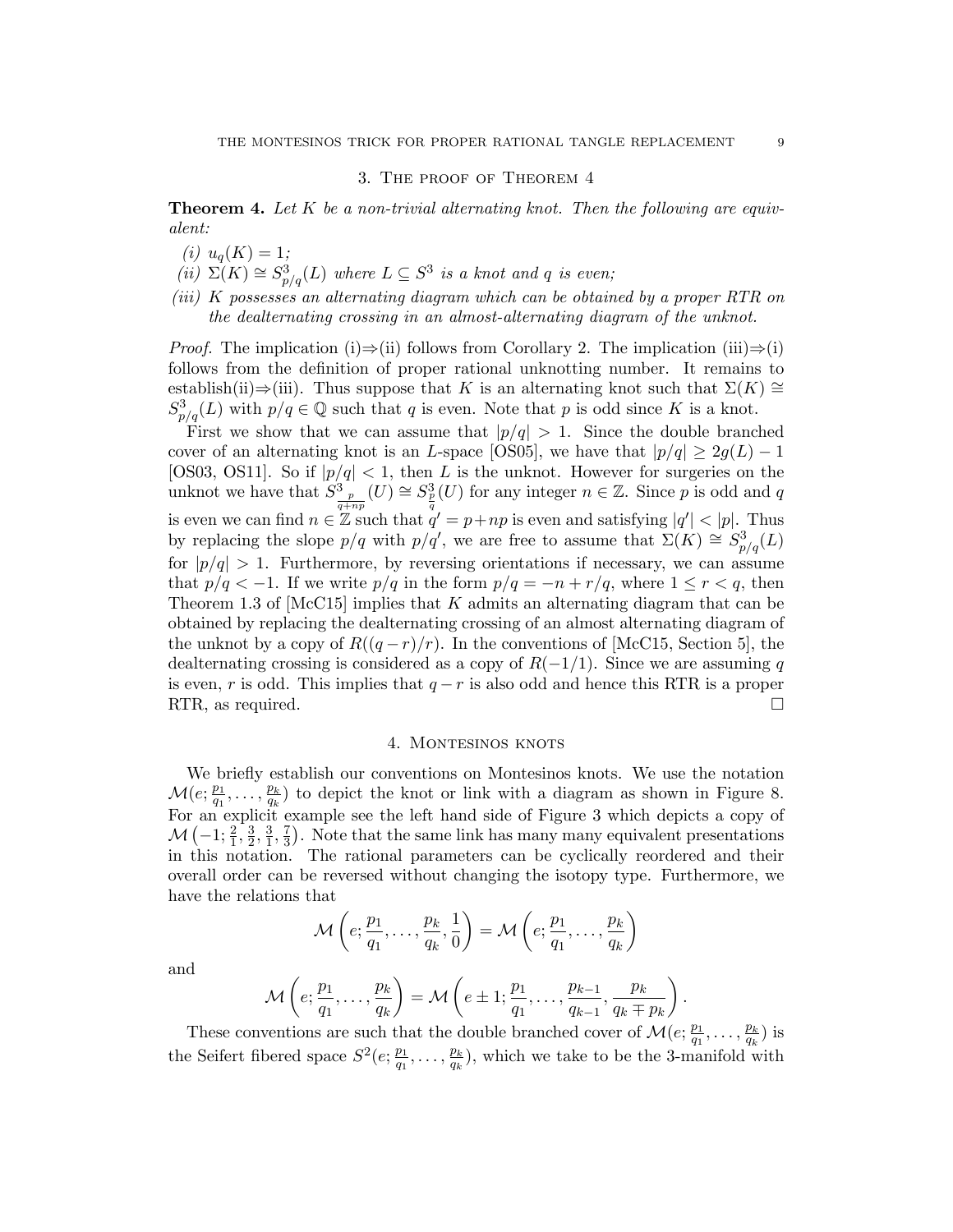the surgery presentation given in Figure 9. A full account of Montesinos links and their double branched covers can be found in [BZ03, Chapter 12] for example.



FIGURE 8. The Montesinos link  $\mathcal{M}(e; \frac{p_1}{q_1}, \ldots, \frac{p_k}{q_k}).$ 



FIGURE 9. Surgery presentation of the Seifert fibered space  $S^2(e; \frac{p_1}{q_1}, \ldots, \frac{p_k}{q_k})$ .

**Theorem 7.** Let  $K = \mathcal{M}(e; \frac{p_1}{q_1}, \frac{p_2}{q_2}, \frac{p_3}{q_3})$  be a Montesinos knot with  $|p_1|, |p_2|, |p_3| > 1$ *and*  $u(K) \geq 5$ *. Then the following are equivalent:* 

- $(i)$   $u_q(K) = 1;$
- *(ii)*  $\Sigma(K)$  *arises by p*/*q*-surgery *on a torus knot for some*  $p/q \in \mathbb{Q}$  *with q even*;
- (iii) K can be written in the form  $K = \mathcal{M}(0; \frac{a}{b}, \frac{c}{d}, \frac{r}{s})$ , where  $\frac{b}{a} + \frac{d}{c} = \pm \frac{1}{ac}$  and s is *even.*

*Proof.* We begin with the implication (i)  $\Rightarrow$  (ii). Let *K* be such a Montesinos knot with  $u_q(K) = 1$  and  $u(K) \geq 5$ . By choosing a suitable diagram we can assume that *K* can be unknotted by replacing a copy of  $R(r/q)$  with a copy of  $R(1/0)$ , where  $q \ge 2$  is even. By Lemma 13, we have that  $5 \le u(K) \le q/2$ . So Lemma 12 implies that we have  $\Sigma(K) \cong S^3_{p/q}(L)$  for some knot *L* in  $S^3$  and some  $p/q \in \mathbb{Q}$  with  $q \ge 10$ . Since *K* has three rational parameters,  $\Sigma(K)$  is an atoroidal Seifert fibered space. By Thurston's trichotomy for knots in  $S^3$ ,  $\hat{L}$  is either a torus knot, a hyperbolic knot or a satellite knot. If *L* is a torus knot, then we already have the desired conclusion. By Lackenby and Meyerhoff's bound on exceptional surgeries [LM13], the condition  $q \geq 10$  implies that *L* is not a hyperbolic knot. Thus it remains to consider the case that *L* is a satellite knot. Since *L* admits a non-integer Seifert fibered surgery, Miyazaki and Motegi have shown that *L* is cabled exactly once [MM97]. That is, *L*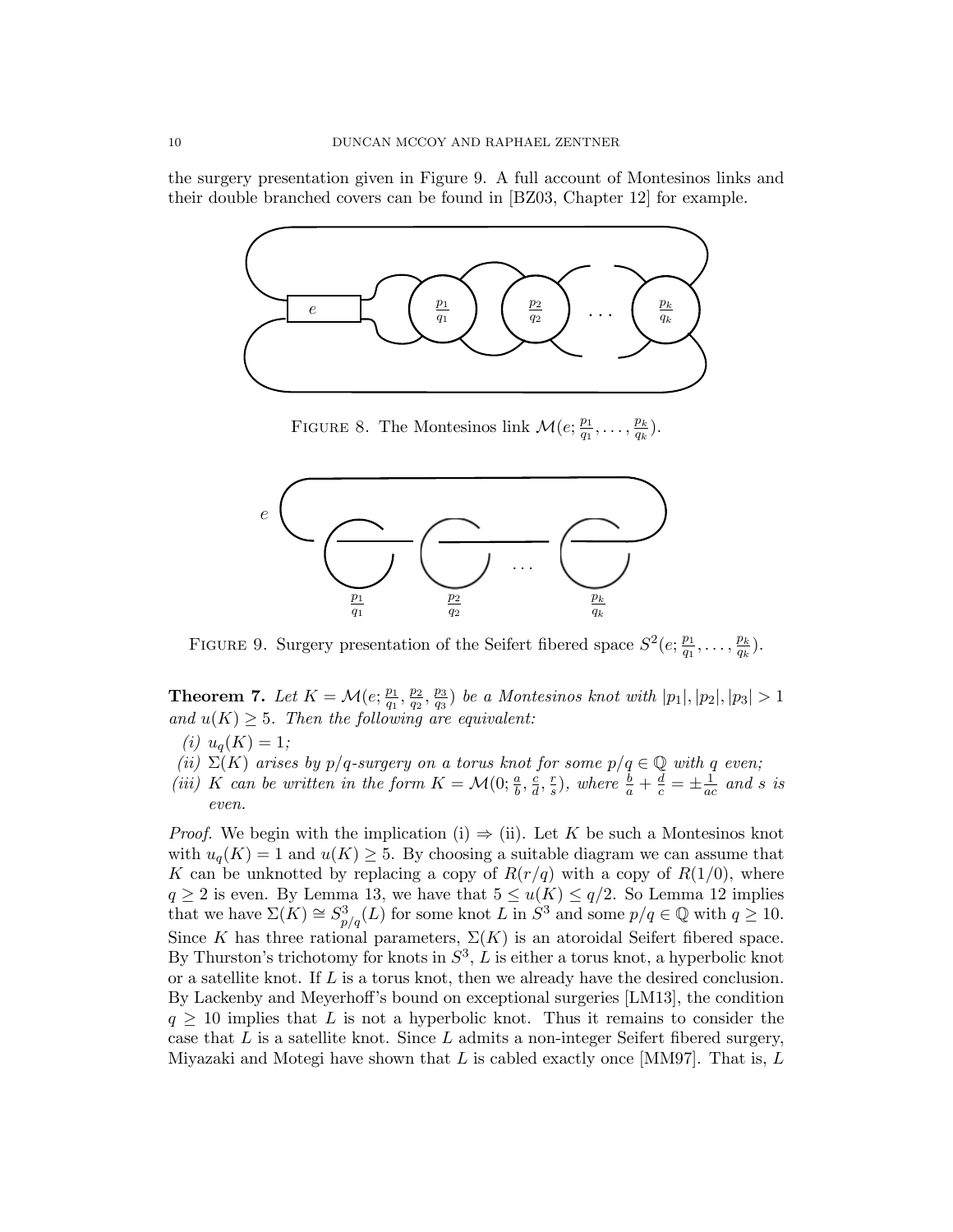is a cable of a knot *L*′ where *L*′ is itself a torus knot or a hyperbolic knot. Suppose that *L* is the cable  $C_{\alpha,\beta} \circ L'$ . Since  $\Sigma(L)$  is atoroidal, the slope  $p/q$  must take the form  $p/q = \alpha\beta \pm 1/q$ . For such a slope we have  $S^3_{p/q}(L) \cong S^3_{p/(q\alpha^2)}(L')$  (see for example, [Gor83, Lemma 3.3]). Since  $q\alpha^2 \ge 10$ , *L'* cannot be a hyperbolic knot. So we conclude that  $\Sigma(K) \cong S^3_{p/(q\alpha^2)}(L')$  for a  $L'$  a torus knot. Thus we have established (ii) even when *L* is a satellite knot.

Next, the implication (ii)  $\Rightarrow$  (iii). This follows from computing the Seifert fibered surgeries on torus knots. If we perform  $p/q$ -surgery on the positive torus knot *T<sub>a,c</sub>*, where  $a, c > 1$  we obtain the Seifert fibered space  $S^2(0; \frac{a}{b}, \frac{c}{d}, \frac{p}{q} - ac)$ , where  $\frac{b}{a} + \frac{d}{c} = \frac{1}{ac}$ .

This calculation is performed in detail in [OS12, Lemma 4.4] (see also [Mos71]). Likewise, performing *p/q*-surgery on the negative torus knot *T*−*a,c*, we obtain a space of the form  $S^2(0; -\frac{a}{b}, -\frac{c}{d}, \frac{p}{q}+ac)$ . So in either case,  $p/q$ -surgery on a torus knot with q even yields a Seifert fibered space of the form  $S^2(0; \frac{a}{b}, \frac{c}{d}, \frac{r}{s})$ , where  $\frac{b}{a} + \frac{d}{c} = \pm \frac{1}{ac}$ <br>and s is even. This implies that if  $\Sigma(K)$  arises by such a surgery, then K can be written in the required form.

Finally, the implication (iii)  $\Rightarrow$  (i). Given  $K = \mathcal{M}(0; \frac{a}{b}, \frac{c}{d}, \frac{r}{s})$  with  $\frac{b}{a} + \frac{d}{c} = \pm \frac{1}{ac}$ <br>and s even, we can perform a proper RTR to replace the  $\frac{r}{s}$  tangle with a copy of the trivial tangle  $R(1/0)$ . This converts K into a 2-bridge knot, which is easily seen to be the unknot, since  $\frac{b}{a} + \frac{d}{c} = \pm \frac{1}{a}$  $\frac{1}{ac}$ .

We conclude with an easy upper bound on the proper rational unknotting numbers of Montesinos knots.

**Lemma 14.** For any Montesinos knot  $K = \mathcal{M}(e; \frac{p_1}{q_1}, \ldots, \frac{p_r}{q_r}),$  with  $r \geq 2$  we have  $u_q(K) \leq r - 1$ *.* 

*Proof.* We prove this by induction. If  $r \leq 2$ , then K is a 2-bridge knot. Since every 2-bridge knot has proper rational unknotting number one, this suffices for the base case. Now suppose that  $r \geq 3$ . Since K is a knot, at most one of the  $p_i$  can be even. Thus, we can assume that *p<sup>r</sup>* is an odd integer. So depending on whether *q<sup>r</sup>* is odd or even we can perform a proper RTR to replace the tangle  $R(p_r/q_r)$  in K with a copy of  $R(1/1)$  or  $R(1/0)$ . That is we can transform K into

$$
K' = \mathcal{M}\left(e; \frac{p_1}{q_1}, \dots, \frac{p_{r-1}}{q_{r-1}}, \frac{1}{0}\right) = \mathcal{M}\left(e; \frac{p_1}{q_1}, \dots, \frac{p_{r-1}}{q_{r-1}}\right)
$$

or

$$
K' = \mathcal{M}\left(e; \frac{p_1}{q_1}, \dots, \frac{p_{r-1}}{q_{r-1}}, \frac{1}{1}\right) = \mathcal{M}\left(e-1; \frac{p_1}{q_1}, \dots, \frac{p_{r-1}}{q_{r-1}}\right),\,
$$

by a single proper RTR. This is obviously sufficient for the induction step.  $\Box$ 

#### **REFERENCES**

- [BZ94] S. Boyer and X. Zhang. Exceptional surgery on knots. *Bull. Amer. Math. Soc. (N.S.)*, 31(2):197–203, 1994.
- [BZ03] Gerhard Burde and Heiner Zieschang. *Knots*, volume 5 of *de Gruyter Studies in Mathematics*. Walter de Gruyter & Co., Berlin, second edition, 2003.